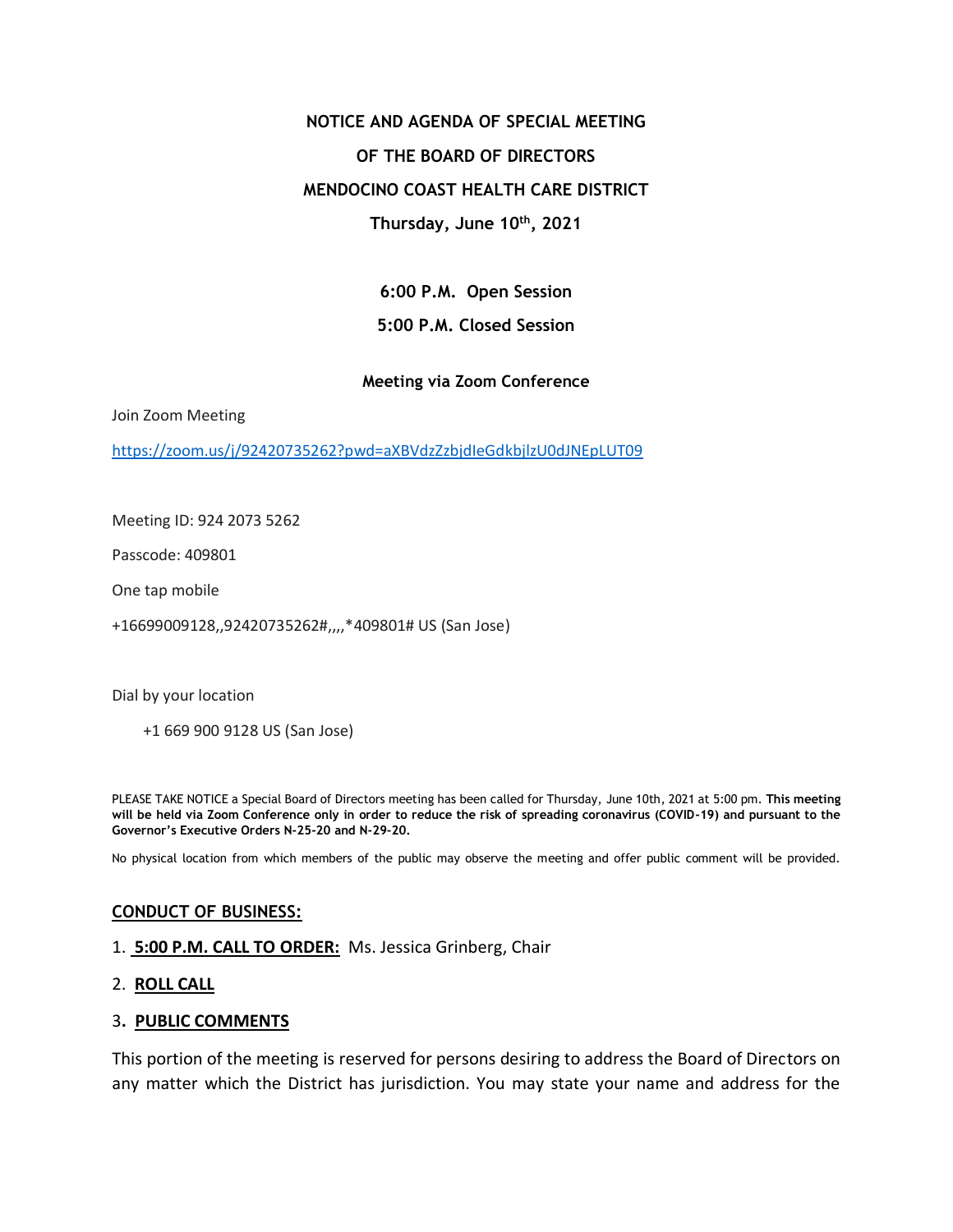record. Time is limited to 3 minutes per speaker. The Board of Directors can take no action on your presentation, but can seek clarification to points made in your presentation or comments.

**BROWN ACT REQUIREMENTS:** Pursuant to the Brown Act, the Board of Directors cannot discuss issues or take action on requests during this comment period.

# 4. **CLOSED SESSION**

- **a. Information/Action***:* Public Employment: Employees and Independent Contractors:
	- a. In house counsel
	- b. Connect with Ben Durie Audit Team

(Government Code 54957)

## 5. **6:00 P.M. OPEN SESSION CALL TO ORDER-** Ms. Jessica Grinberg, Chair

## 6. **ROLL CALL**

## 7. **REPORT ON CLOSED SESSION MATTERS**

#### 8**. PUBLIC COMMENTS**

This portion of the meeting is reserved for persons desiring to address the Board of Directors on any matter which the District has jurisdiction. You may state your name and address for the record. Time is limited to 3 minutes per speaker. The Board of Directors can take no action on your presentation but can seek clarification to points made in your presentation or comments.

**BROWN ACT REQUIREMENTS:** Pursuant to the Brown Act, the Board of Directors cannot discuss issues or take action on requests during this comment period.

9. **APPROVAL OF THE AGENDA:** Ms. Jessica Grinberg, Chair

#### **NEW BUSINESS:**

10. **INFORMATION/ ACTION:** Meeting with James Shuessler Transitional Management Team

11. **INFORMATION/ACTION***:* 50th Year Celebration of the Hospital Ms. Jessica Grinberg, Chair

21. **FUTURE AGENDA ITEMS:** Ms. Jessica Grinberg, Chair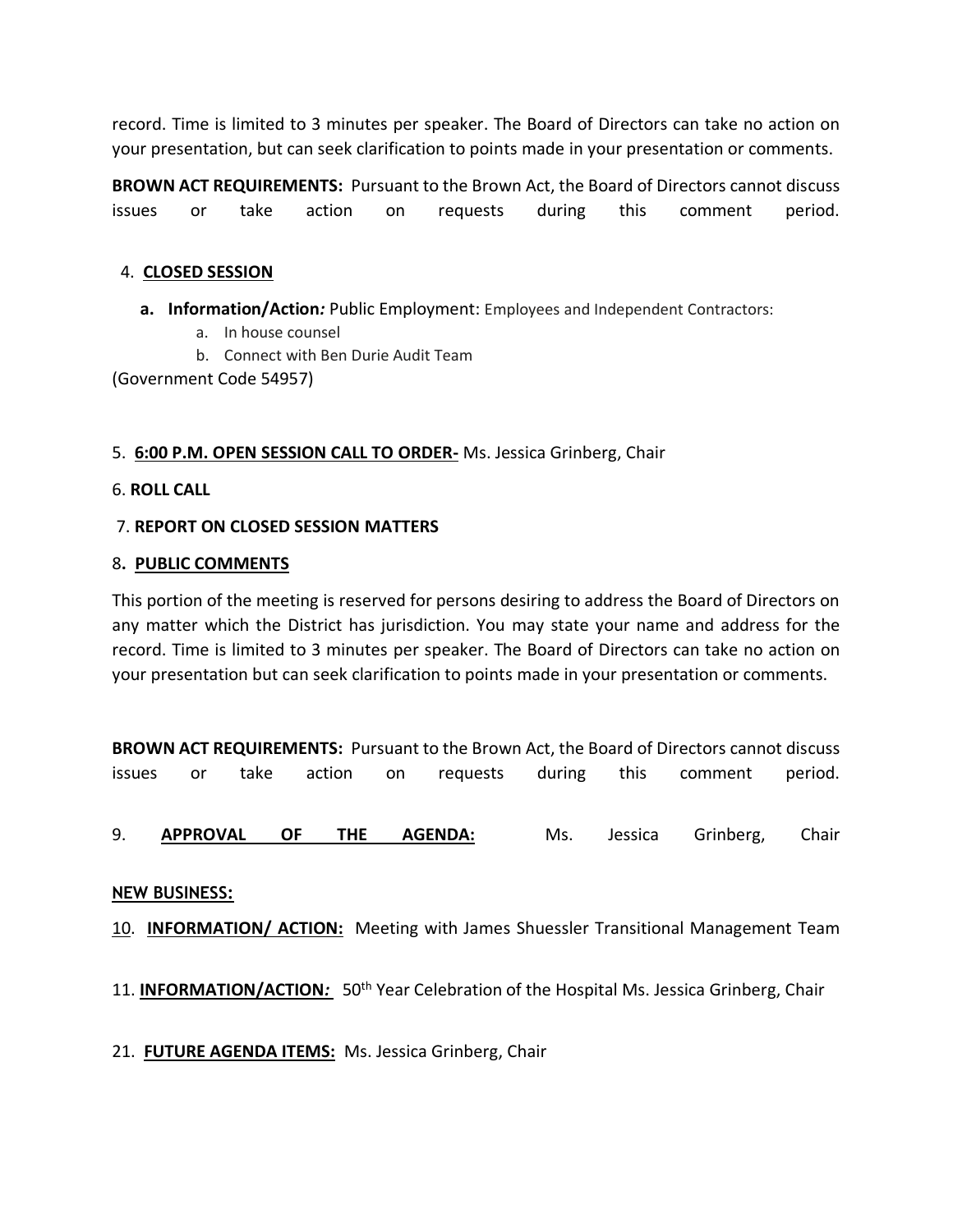## **22**. **PUBLIC COMMENTS**

This portion of the meeting is reserved for persons desiring to address the Board of Directors on any matter which the District has jurisdiction. You may state your name and address for the record. Time is limited to 3 minutes per speaker. The Board of Directors can take no action on your presentation but can seek clarification to points made in your presentation or comments.

**BROWN ACT REQUIREMENTS:** Pursuant to the Brown Act, the Board of Directors cannot discuss issues or take action on requests during this comment period.

## 23. **COMMENTS FROM BOARD OF DIRECTORS**

| 24.    | <b>ADJOURNMENT:</b> |      | Ms. | Jessica | Grinberg, | Chair |
|--------|---------------------|------|-----|---------|-----------|-------|
| Dated: |                     | June |     |         |           | 2021  |

## STATE OF CALIFORNIA

## COUNTY OF MENDOCINO

I declare under penalty of perjury that I am employed by the Mendocino Coast Health Care District Board of Directors; and that I posted this notice at the North and Patient Services Building Lobby entrances to the Adventist Health Mendocino Coast Hospital on June 7, 2021

 $6 - 7 - 21$ 

Signed by Michelle McMillan **Date** Date **Date** 

Office Manager

On behalf of Sara Spring

Secretary of the Board of Directors

All disabled persons requesting disability related modifications or accommodations, including auxiliary aids or service may make such request in order to participate in a public meeting to Sara Spring Secretary for the Board of Directors, 775 River Drive, Fort Bragg, CA 95437 no later than 1 working day prior to the meeting that such matter be included on that month's agenda.